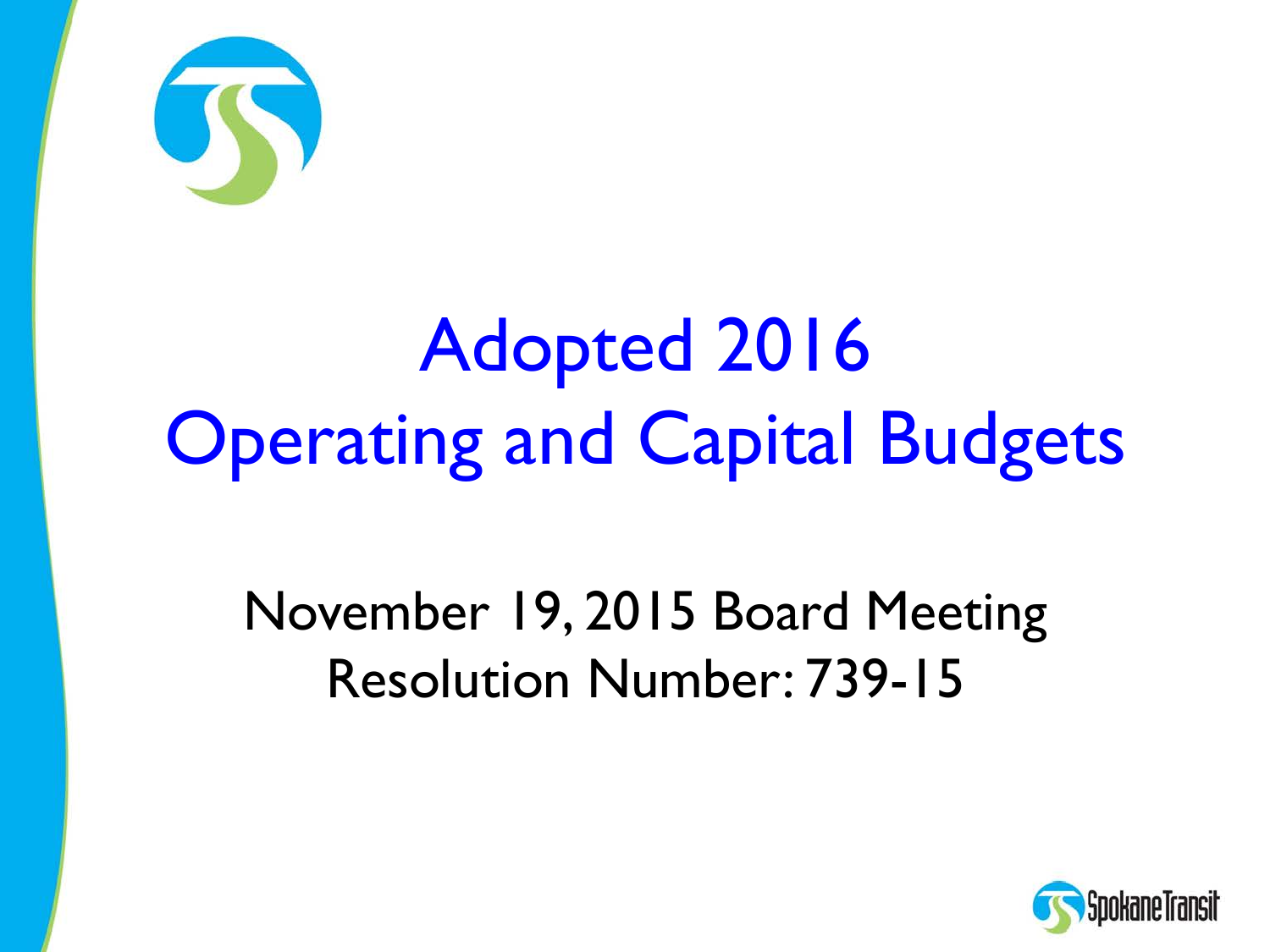# Vision/Mission

#### Vision

We aspire to be a source of pride for the region.

Mission

- **No** We are dedicated to providing safe, accessible, convenient, and efficient public transportation services to Spokane region's neighborhoods, business and activity centers;
- **We are leaders in transportation and a valued partner** in the community's social fabric, economic infrastructure, and quality of life;

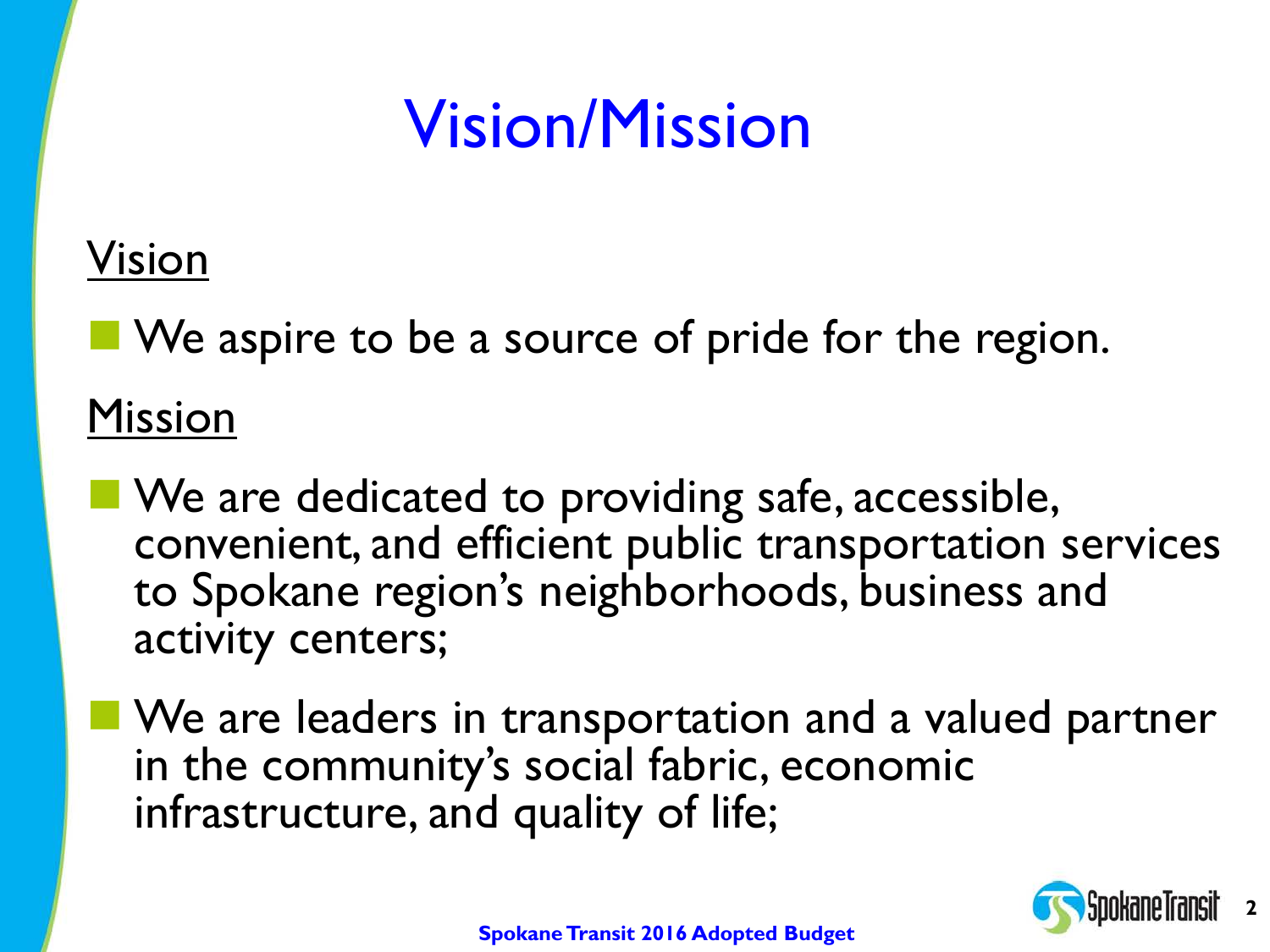**Organizational Priorities** 

**Ensure Safety** 

**Earn and Retain the Community's Trust** 

**Provide Outstanding Customer Service** 

**Enable Organizational Success** 

Exemplify Financial Stewardship

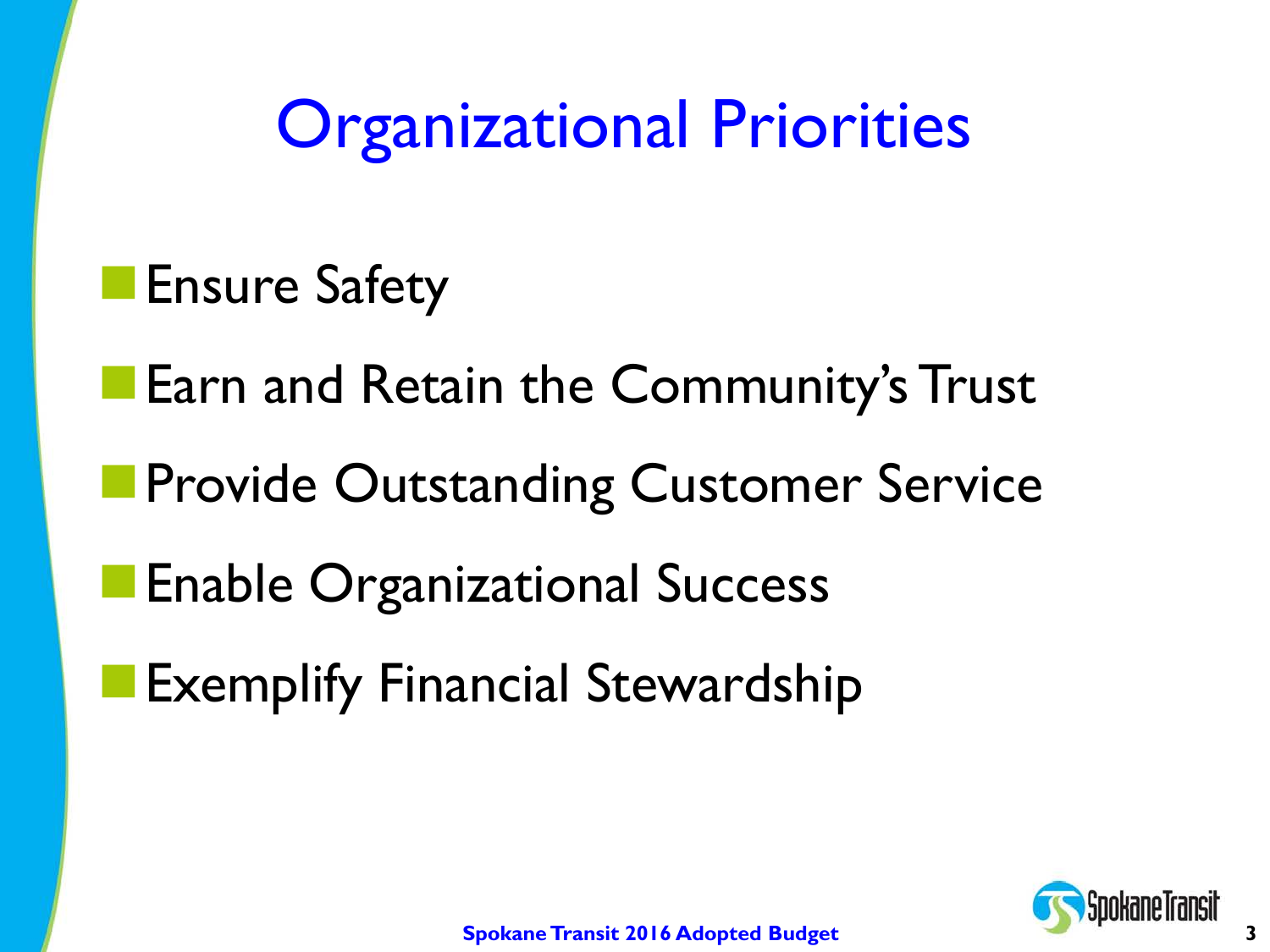# 2016 Budget Guidance

- Sustain quality regardless of service level.
- Preserve essential capital projects.
- Maintain flexibility add revenue or reduce service when required.
- Continue with a sustainable plan by avoiding longterm commitments that may not be funded.

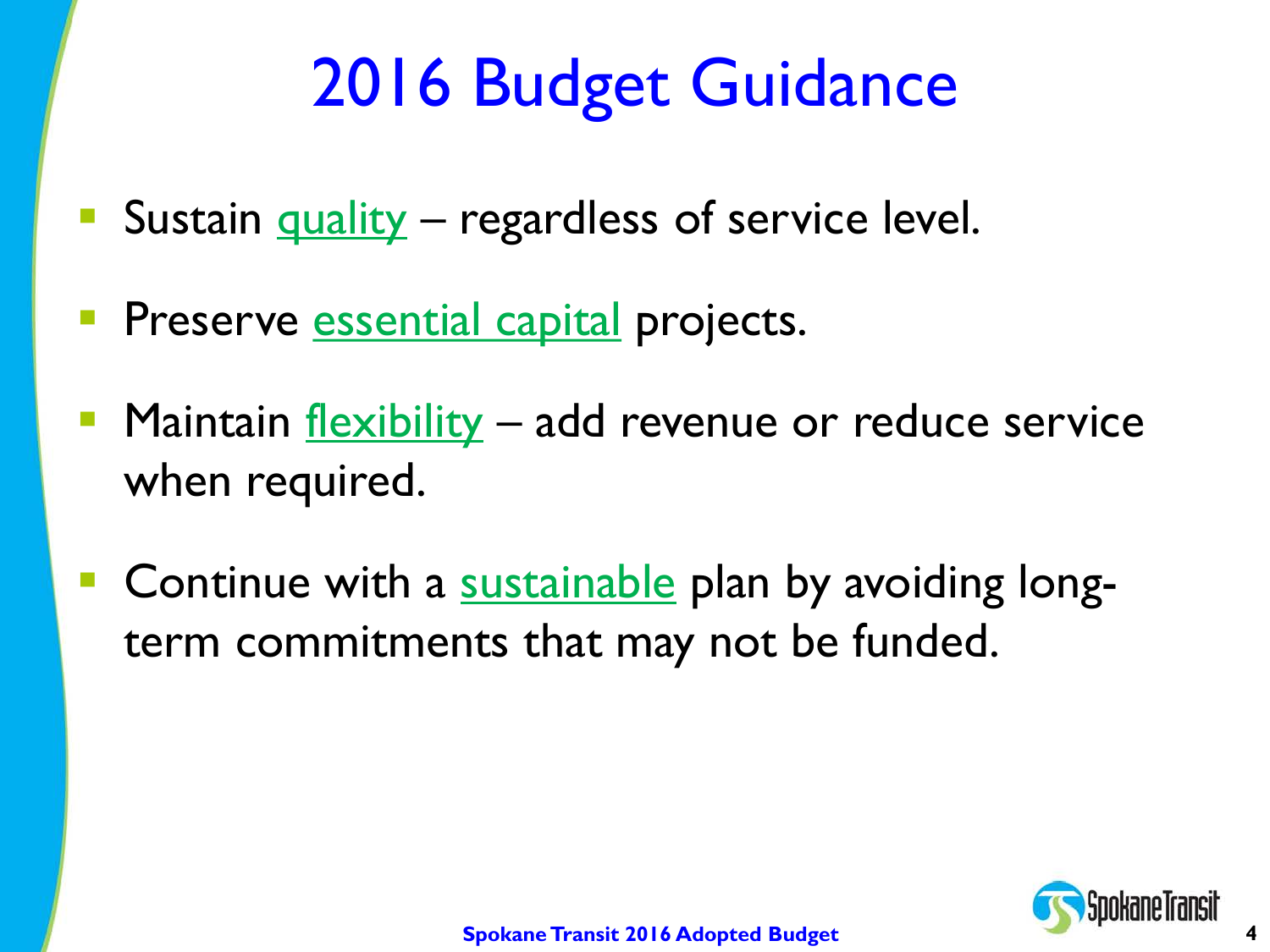## Outreach Process

- **September 2 Planning & Development Committee:** Draft 2016 Budget Review
- **September 17 Board Meeting**: Draft 2016 Budget
- $\checkmark$  Individual Board Member Sessions if Requested
- **October**: Citizen Outreach
- **October 7 Planning & Development Committee:** Proposed 2016 Budget and Proposed Strategic Plan
- **October 22 Board Meeting:** Public Hearing on Budget/Board Adopt Strategic Plan
- **October 27 All Employee Meeting:** Proposed 2016 Budget
- **November 4 Planning & Development Committee**: Recommendations of 2016 Final Proposed Budget-Operating & Capital
	- **November 19 Board Meeting**: Adoption of 2016 Budget

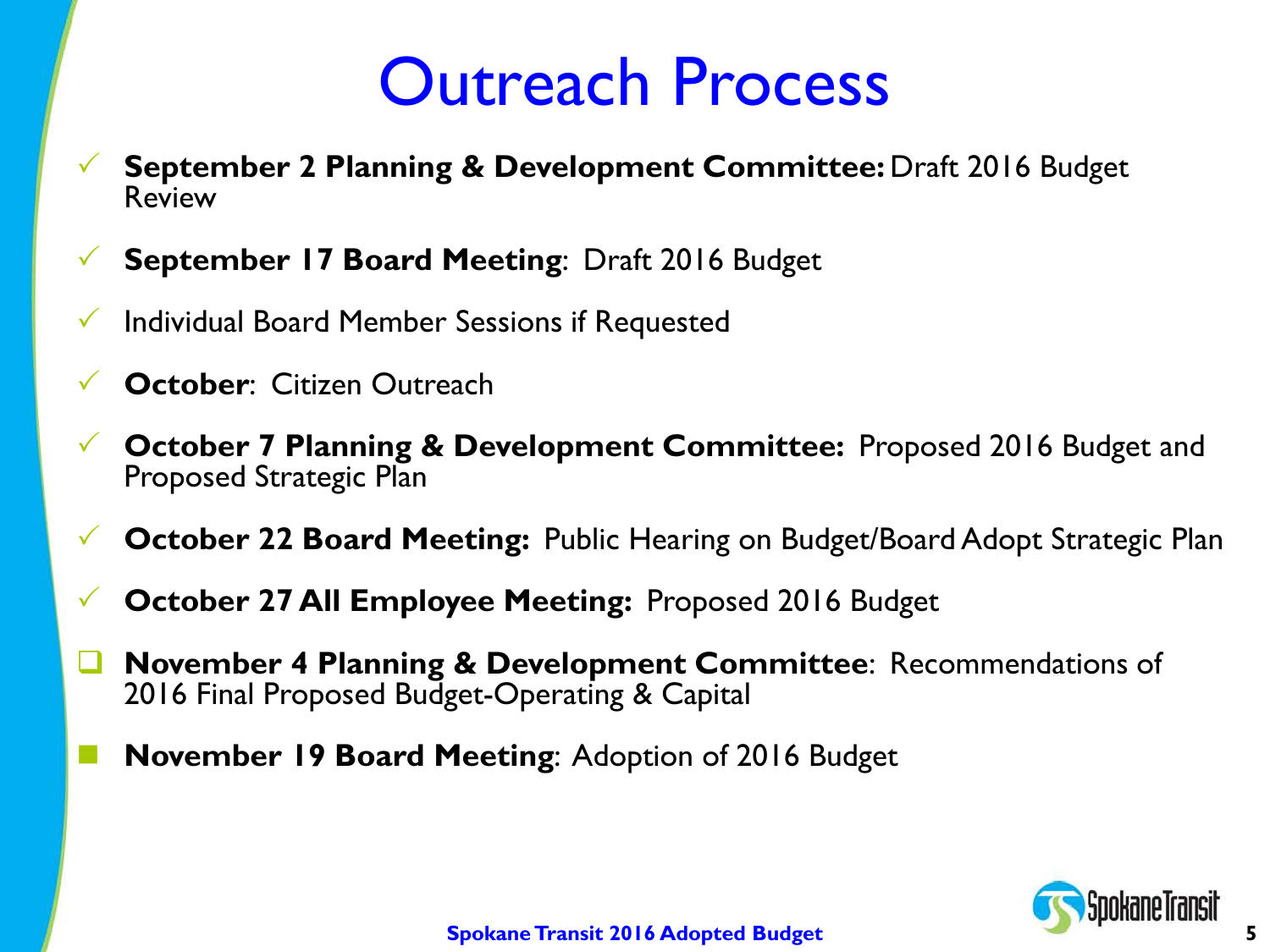# 2016 Final Proposed Budget

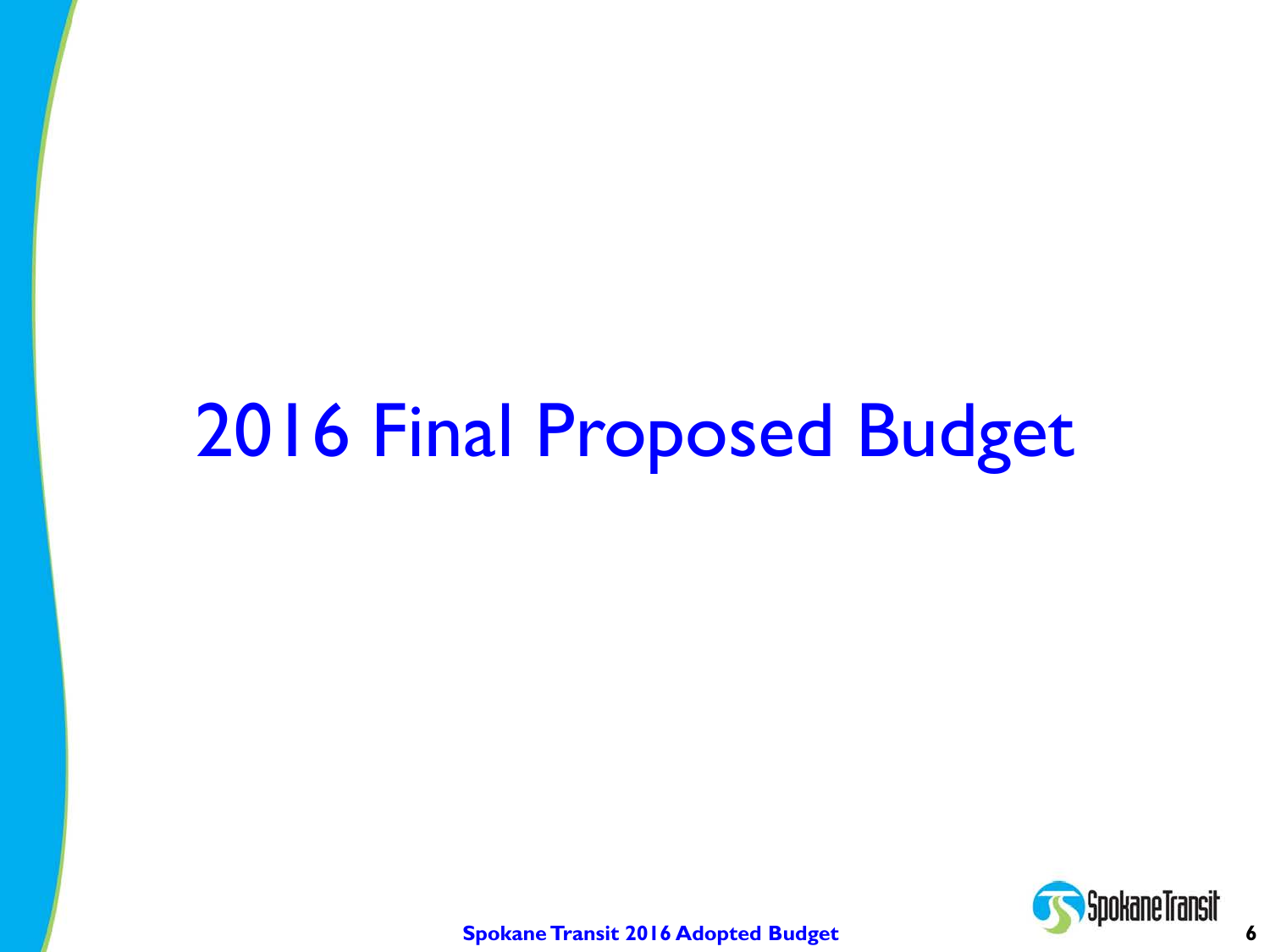# 2016 Final Proposed Operating Budget **Assumptions**

### **Revenue (Slide 1 of 2):**

- **Sales tax revenue growth assumption based** on 3.0% trend
- Fare revenue based on:
	- **Sustaining ridership levels for Fixed Route**
	- **Sustaining ridership levels for Paratransit**
	- **Growing Vanpool ridership by 7% from** 2015 projected

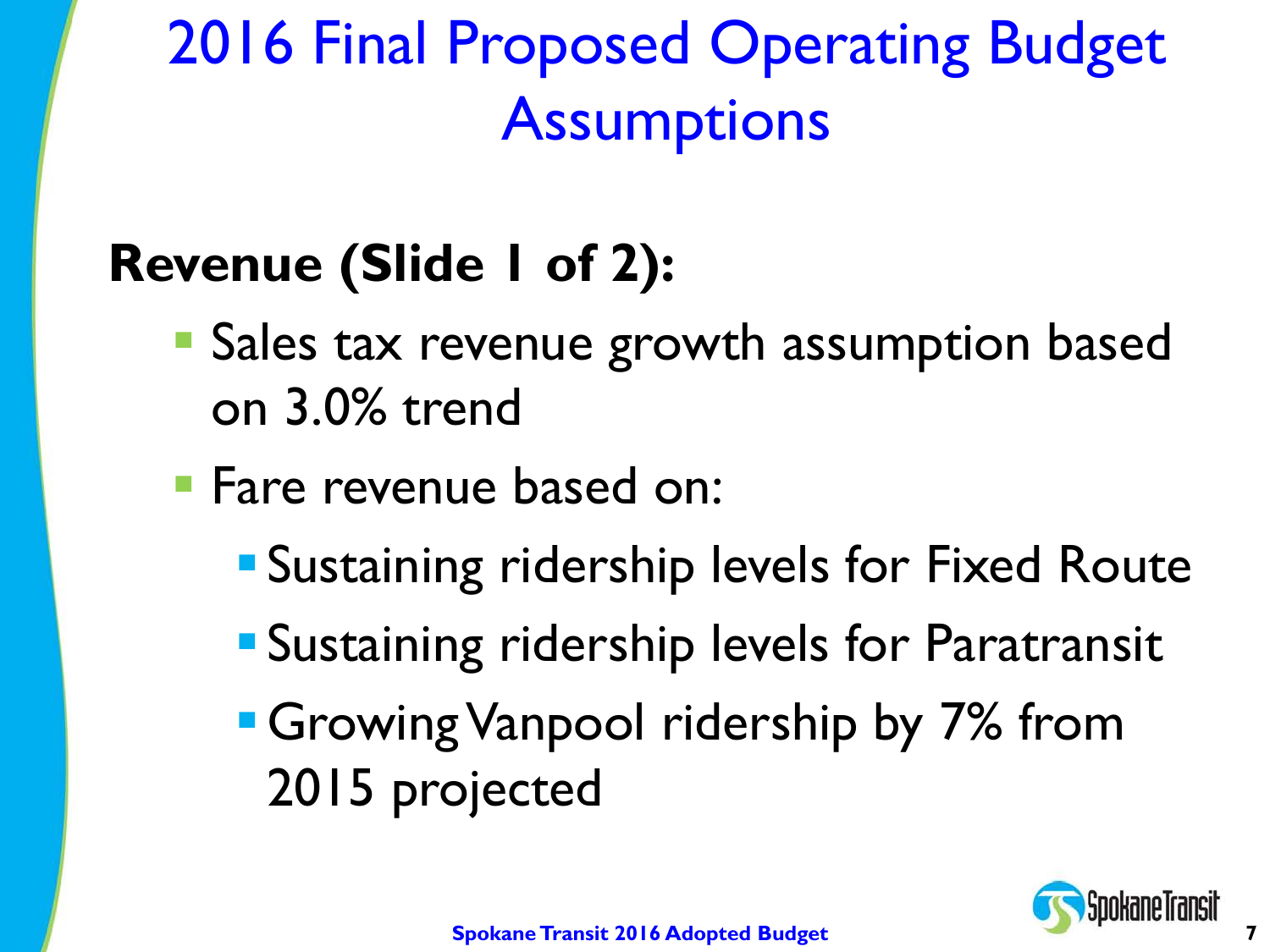# 2016 Draft Operating Budget Assumptions

### **Revenue (Slide 2 of 2):**

- **Federal grants of \$7.7M**
- State grants of \$1.1M
- **Interest rate assumption of 1.0% per** Spokane County Treasurer

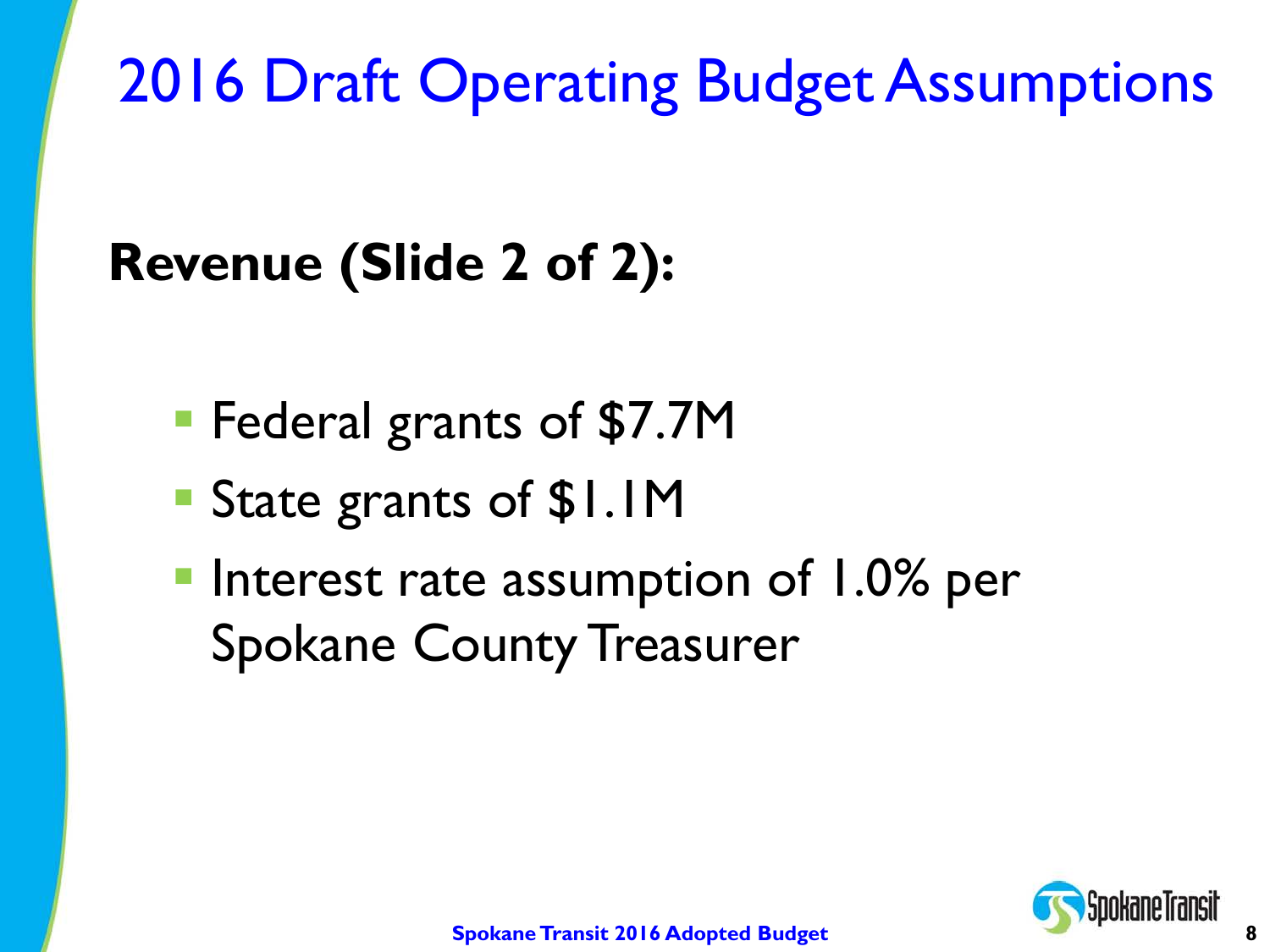# **Expenses (Slide 1 of 5)** 2016 Draft Operating Budget Assumptions

**Personnel** 

| <b>Division</b>    | 2015                          | <b>Additions</b>                       | 2016                          |
|--------------------|-------------------------------|----------------------------------------|-------------------------------|
| <b>Fixed Route</b> | 30 PT                         | 367 FT 1 Trainer<br>1 Security Officer | 369 FT<br><b>30 PT</b>        |
| Paratransit        | 89 FT<br>5 PT                 |                                        | 89 FT<br>5 PT                 |
| Vanpool            | 2FT                           |                                        | 2FT                           |
| Administrative     | 42 FT                         |                                        | 42 FT                         |
| <b>Total</b>       | <b>500 FT</b><br><b>35 PT</b> | 2 Full Time                            | <b>502 FT</b><br><b>35 PT</b> |

 $FT = Full time \tPT = Part time$ 

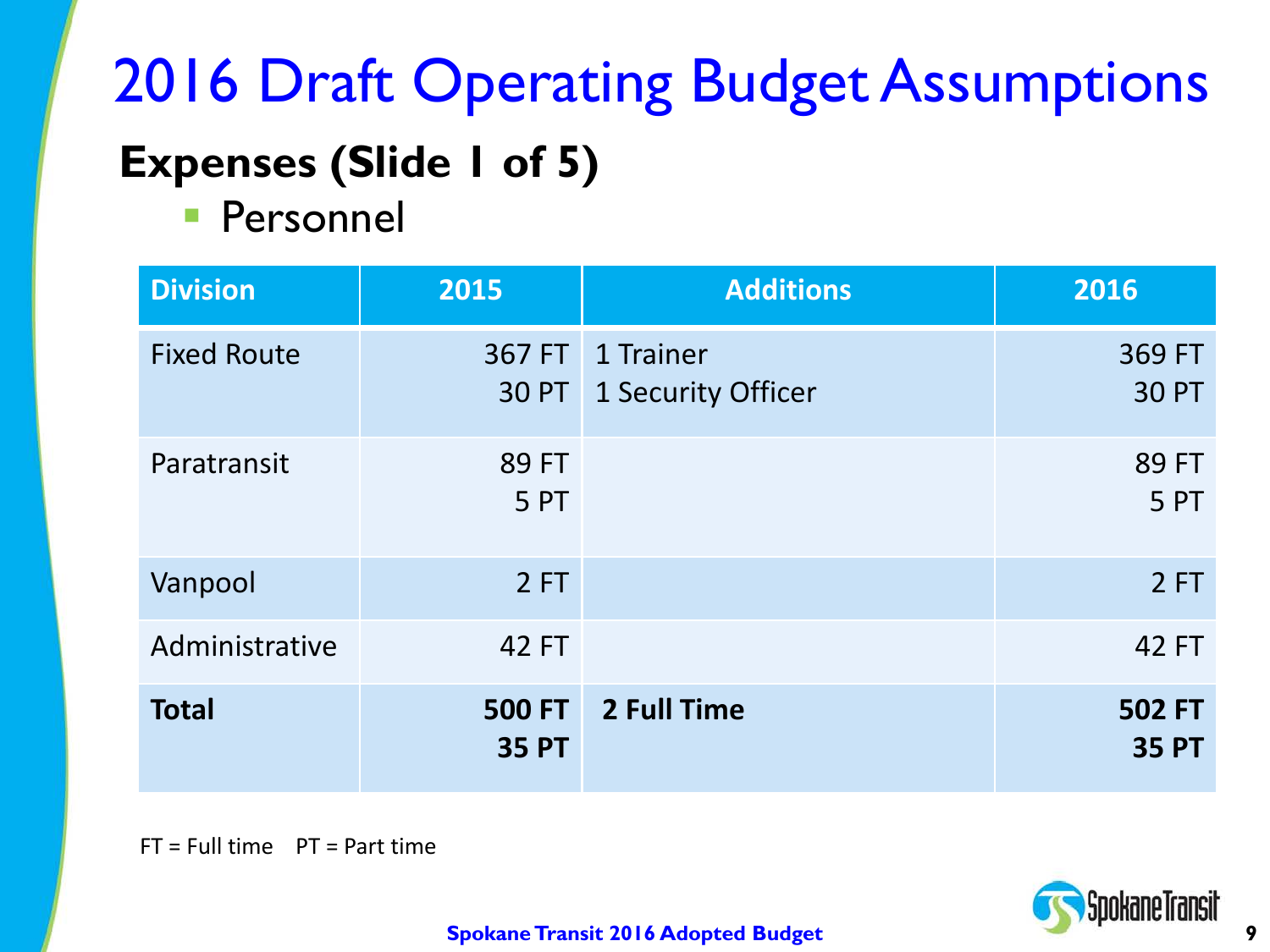# 2016 Operating Budget Assumptions

#### **Expenses (Slide 2 of 5):**

- Benefits
	- **Medical & Dental** 
		- **12.0% 9.0% Medical Premium Increase**
		- **Premium Sharing for Premera plan of:** 
			- Employee Share from 5% to 7%
			- Employee Share for Dependents from 15% to 17%
		- **5% 10.0% Dental Premium Increase**
	- **Retirement** 
		- Employer's retirement contribution rate
			- 11.18% January 1 2016 December 2016
		- Employee's contribution rate
			- **PERS 1 6.0% on-going (statutorily set)**
			- PERS 2 6.12% January 2016 December 2016
			- **PERS 3 Varies 5% to 15%**

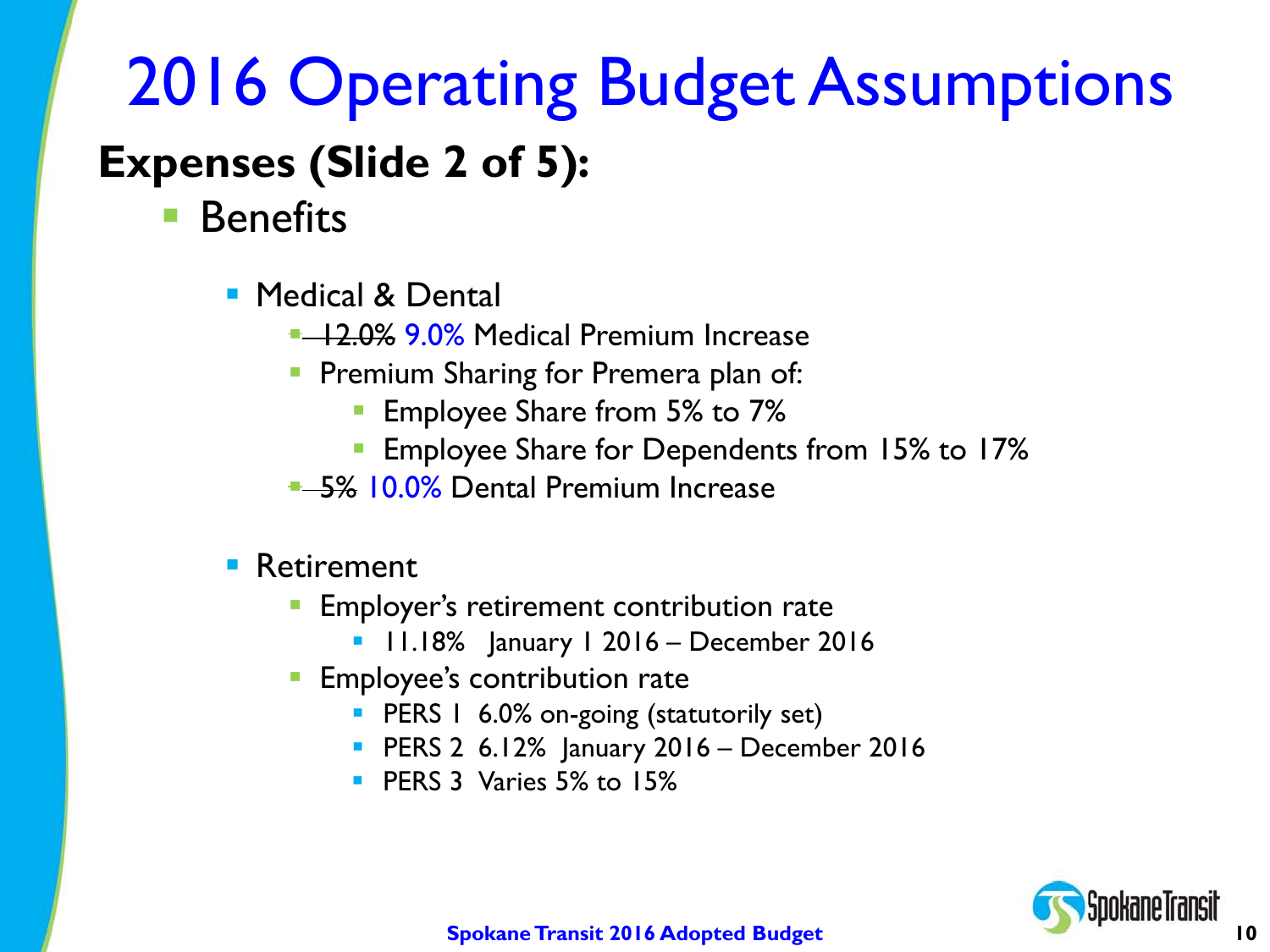# **Expenses (Slide 3 of 5):** 2016 Operating Budget Assumptions

■ Fuel

| <b>Diesel</b> | $19.0\%$ decrease <sup>1</sup> |
|---------------|--------------------------------|
|               |                                |

Gasoline  $21.5\%$  decrease<sup>1</sup>

|               |                       | <b>Per Gallon</b>     | 2016 # of             | <b>Total Fuel</b>        |                         |  |
|---------------|-----------------------|-----------------------|-----------------------|--------------------------|-------------------------|--|
|               | 2014<br><b>Actual</b> | 2015<br><b>Budget</b> | 2016<br><b>Budget</b> | <b>Gallons</b><br>(appr) | <b>Budget</b><br>(appr) |  |
| <b>Diesel</b> | \$2.99                | \$3.70                | \$3.00                | 1.4M                     | \$3.7M                  |  |
| Gasoline      | \$3.01                | \$3.61                | \$2.83                | 0.2M                     | \$0.4M                  |  |
| <b>Total</b>  |                       |                       |                       | 1.6M                     | \$4.1M                  |  |

1 Energy Information Administration June 2015 forecast with ½ standard deviation



**11**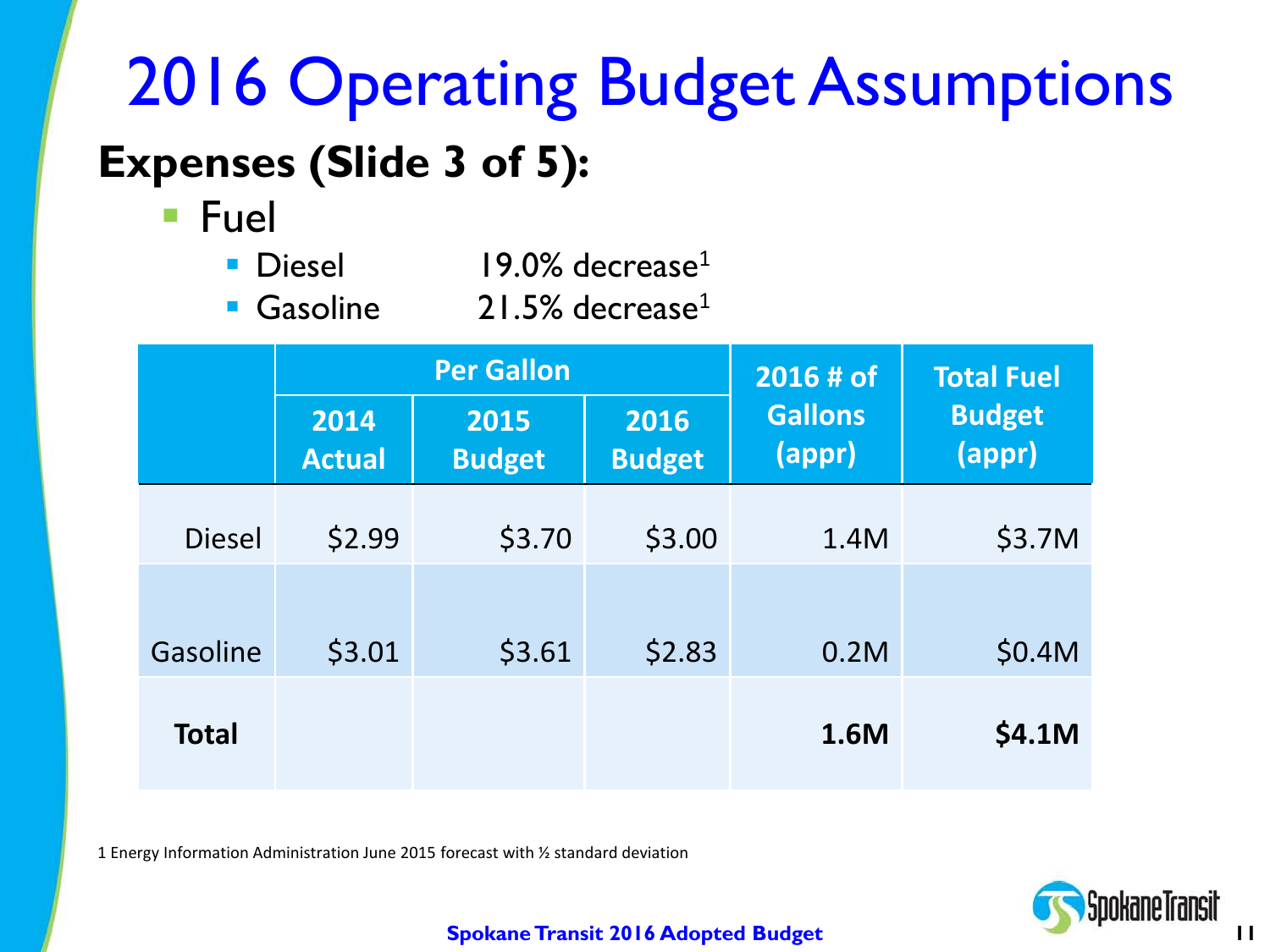### 2016 Changes from Draft to Final Proposed Budget **Expenses (Slide 4 of 5):**

**Summary of Expenditure Changes**

|                                          | <b>Operating</b> | Capital/Fleet<br>Replacement | <b>Total</b> |
|------------------------------------------|------------------|------------------------------|--------------|
| <b>Draft Expenditure Budget</b>          | \$65,628,496     | \$16,178,733                 | \$81,807,229 |
| Medical/Dental                           | (213, 274)       | $-0-$                        | (213, 274)   |
| <b>Workers Compensation</b>              | (241, 943)       | $-0-$                        | (241, 943)   |
| Insurance (Final rates)                  | 29,744           | $-0-$                        | 29,744       |
| <b>Total Changes</b>                     | (425, 473)       | $-0-$                        | (425, 473)   |
| <b>Final Proposed Expenditure Budget</b> | \$65,203,023     | \$16,178,733                 | \$81,381,756 |

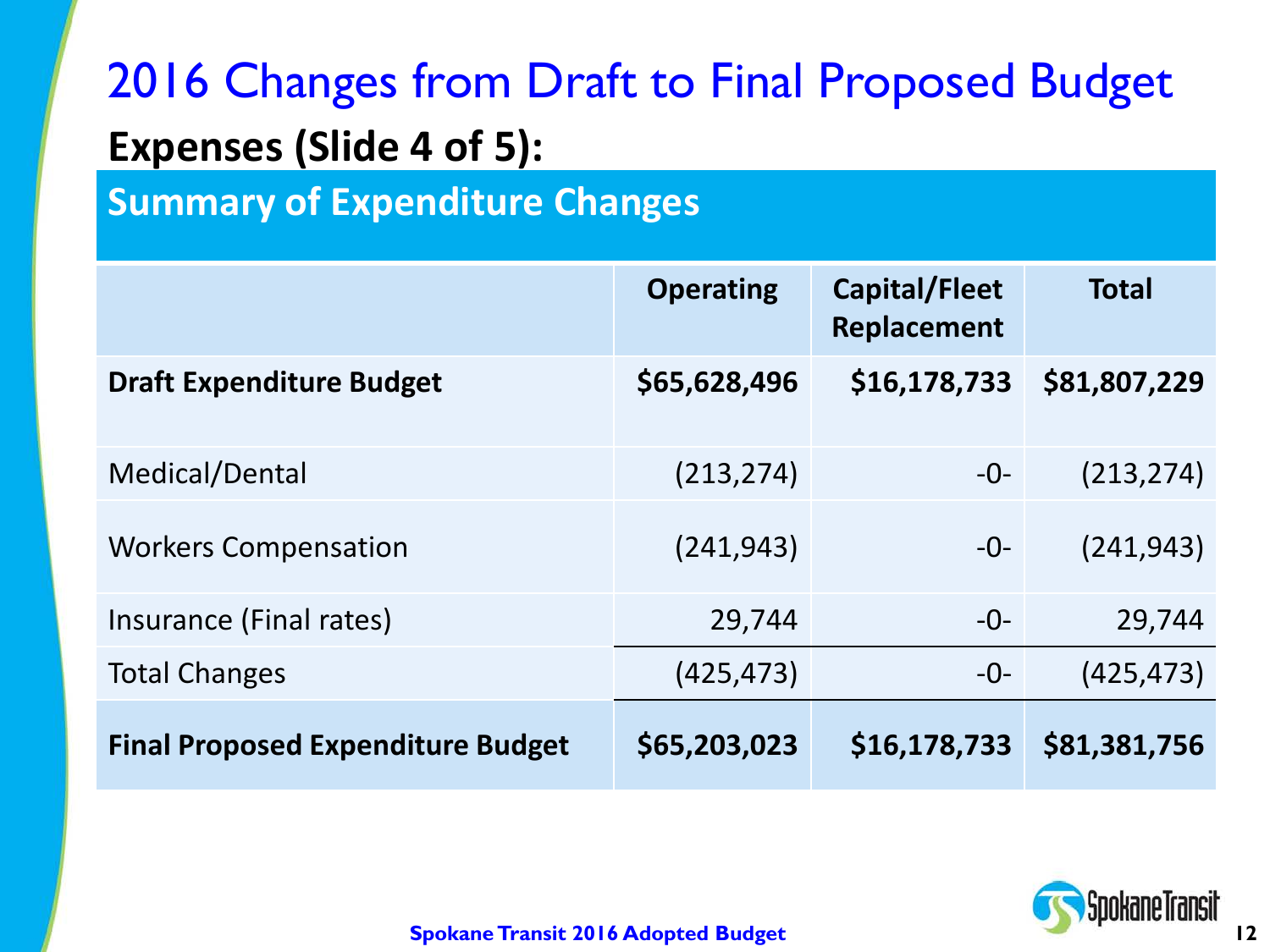#### Operating Expense Changes in 2016

#### **Expenses (Slide 5 of 5):**

| <b>Object</b>                                        | 2015<br><b>Budget</b><br>(Rounded) | \$ Change<br>(Rounded) | 2016<br><b>Budget</b><br>(Rounded) | <b>Increases/(Decreases)</b><br>$>$ \$100,000             | <b>Amount</b><br>(Rounded) |
|------------------------------------------------------|------------------------------------|------------------------|------------------------------------|-----------------------------------------------------------|----------------------------|
| Labor/Benefits                                       | \$43.6M                            | \$0.5M                 | \$44.1M                            | Labor<br><b>Benefits</b>                                  | \$0.3M<br>\$0.2M           |
| <b>Services</b>                                      | \$8.5M                             | \$0.4M                 | \$8.9M                             | <b>Contracted Security</b><br><b>Contractual Services</b> | \$0.2M<br>\$0.2M           |
| <b>Materials</b>                                     | \$10.3M                            | \$(1.3M)               | \$9.0M                             | Fuel<br>Vehicle Repair Materials                          | \$(1.1M)<br>\$(0.2M)       |
| <b>Utilities</b><br><b>Insurance</b><br><b>Other</b> | \$3.2M                             | \$0.0M                 | \$3.2M                             |                                                           |                            |
| <b>Total</b>                                         | \$65.6M                            | \$(0.4M)               | \$65.2M                            |                                                           | \$(0.4M)                   |

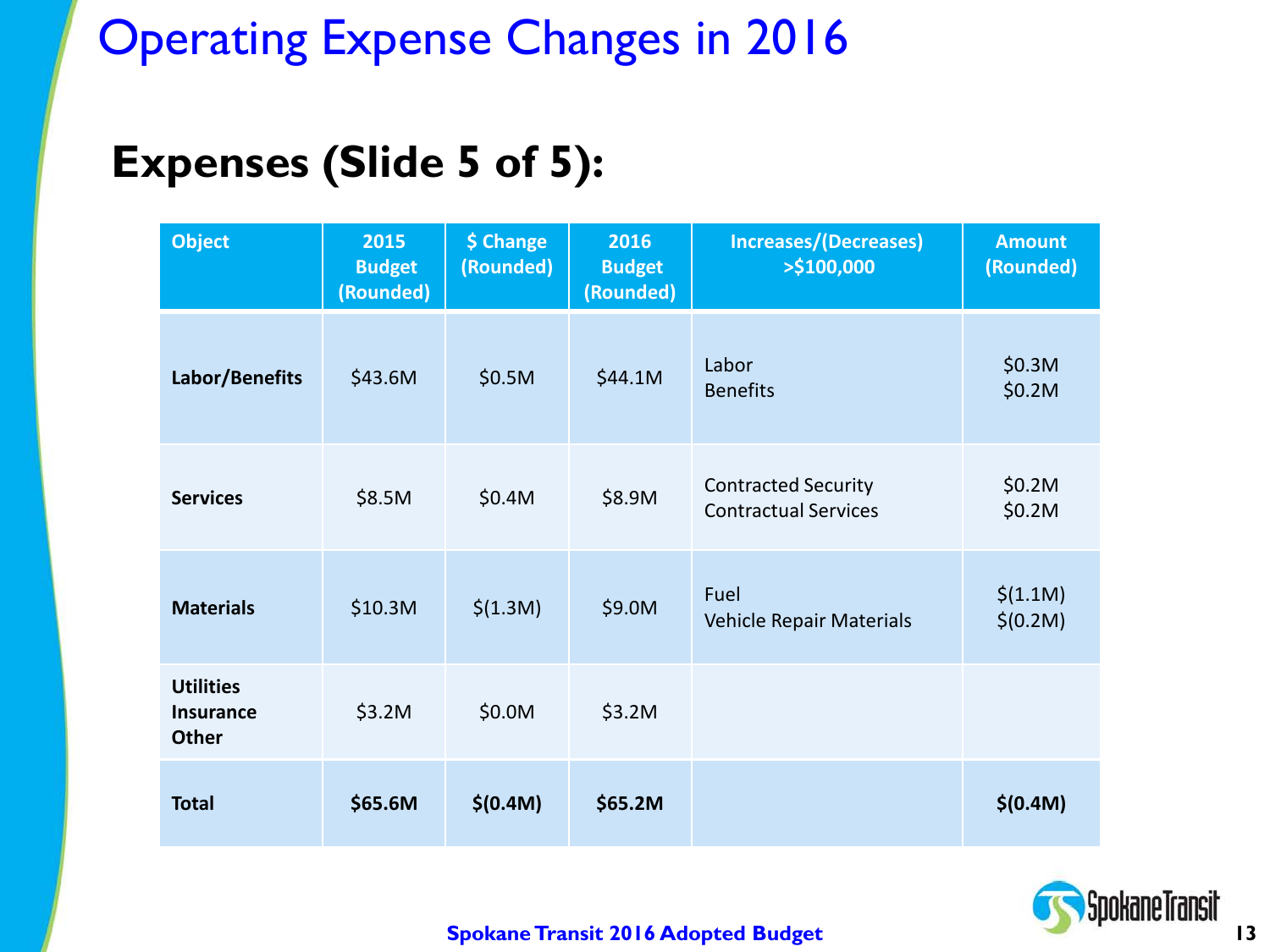#### 2016 Revenue Changes from Draft to Final Proposed Budget

| <b>Summary of Revenue Changes</b>    |                  |              |              |
|--------------------------------------|------------------|--------------|--------------|
|                                      | <b>Operating</b> | Capital/Cash | <b>Total</b> |
| <b>Draft Revenue Budget</b>          | \$70,212,909     | \$11,594,320 | \$81,807,229 |
| Draw on Cash                         | $-0-$            | (425, 473)   | (425, 473)   |
| <b>Total Changes</b>                 | $-0-$            | (425, 473)   | (425, 473)   |
| <b>Final Proposed Revenue Budget</b> | \$81,381,756     |              |              |

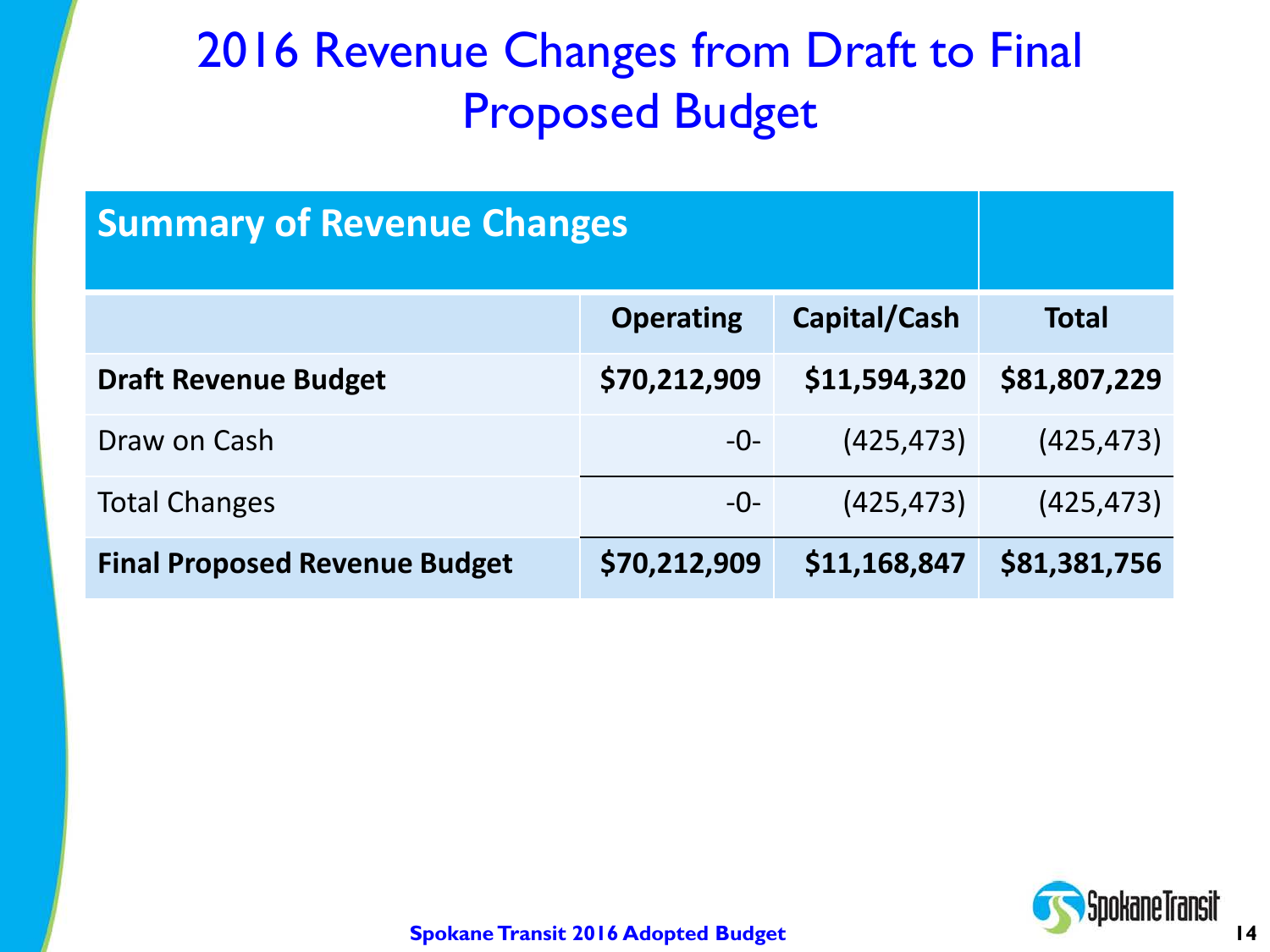# Budget Comparison 2015 to 2016

|                                                   |                  | <b>2016 Final</b>      | \$ Change From    | % Change From |
|---------------------------------------------------|------------------|------------------------|-------------------|---------------|
|                                                   | 2015 Budget      | <b>Proposed Budget</b> | 2015 Budget       | 2015 Budget   |
| <b>Estimated Revenues:</b>                        |                  |                        |                   |               |
| Fares & Other Transit Revenue                     | \$<br>11,163,532 | \$<br>10,545,916       | \$<br>(617, 616)  | $-5.5%$       |
| Sales Tax                                         | 48,376,901       | 50,315,522             | 1,938,621         | 4.0%          |
| <b>State Grants</b>                               | 847,369          | 1,126,500              | 279,131           | 32.9%         |
| Miscellaneous                                     | 670,914          | 511,874                | (159,040)         | $-23.7%$      |
| Federal Preventive Maintenance Grant <sup>1</sup> | 7,749,576        | 7,614,096              | (135, 480)        | $-1.7%$       |
| <b>Other Federal Grants</b>                       |                  | 99,000                 | 99,000            |               |
| <b>Subtotal: Operating Revenues</b>               | 68,808,292       | 70,212,909             | 1,404,617         | 2.0%          |
| <b>Federal Capital Revenue</b>                    | 3,110,914        | 3,037,636              | (73, 278)         | $-2.4%$       |
| <b>State Capital Revenue</b>                      | 484,106          | 493,000                | 8,894             | 1.8%          |
| <b>Subtotal: Capital</b>                          | 3,595,020        | 3,530,636              | (64, 384)         | $-1.8%$       |
| <b>Total Revenue</b>                              | 72,403,312       | 73,743,546             | 1,340,233         | 1.9%          |
| Decrease in Cash Balance                          | 18,066,376       | 7,638,211              | (10, 428, 166)    | $-57.7%$      |
| <b>Total Source of Funds</b>                      | 90,469,689       | \$<br>81,381,756       | \$<br>(9,087,932) | $-10.0%$      |
| <b>Estimated Expenditures:</b>                    |                  |                        |                   |               |
| <b>Fixed Route Bus</b>                            | \$<br>43,474,273 | \$<br>42,917,630       | \$<br>(556, 643)  | $-1.3%$       |
| Paratransit                                       | 12,029,757       | 11,953,424             | (76, 332)         | $-0.6%$       |
| Vanpool                                           | 870,447          | 701,084                | (169, 363)        | $-19.5%$      |
| Plaza                                             | 1,366,439        | 1,575,427              | 208,988           | 15.3%         |
| Administrative                                    | 7,827,650        | 8,055,459              | 227,809           | 2.9%          |
| <b>Total Operating Expense</b>                    | 65,568,565       | 65,203,023             | (365, 541)        | $-0.6%$       |
| <b>Capital Expenditures</b>                       | 18,642,333       | 14,604,009             | (4,044,324)       | $-21.7%$      |
| FR & PT Fleet Replacement Allocation              | 6,252,791        | 1,574,724              | (4,678,067)       | $-74.8%$      |
| <b>Total Use of Funds</b>                         | \$<br>90,469,689 | \$81,381,756           | \$<br>(9,087,932) | $-10.0%$      |

<sup>1</sup> Assumes funding of Highway Trust Fund beyond May 2015.

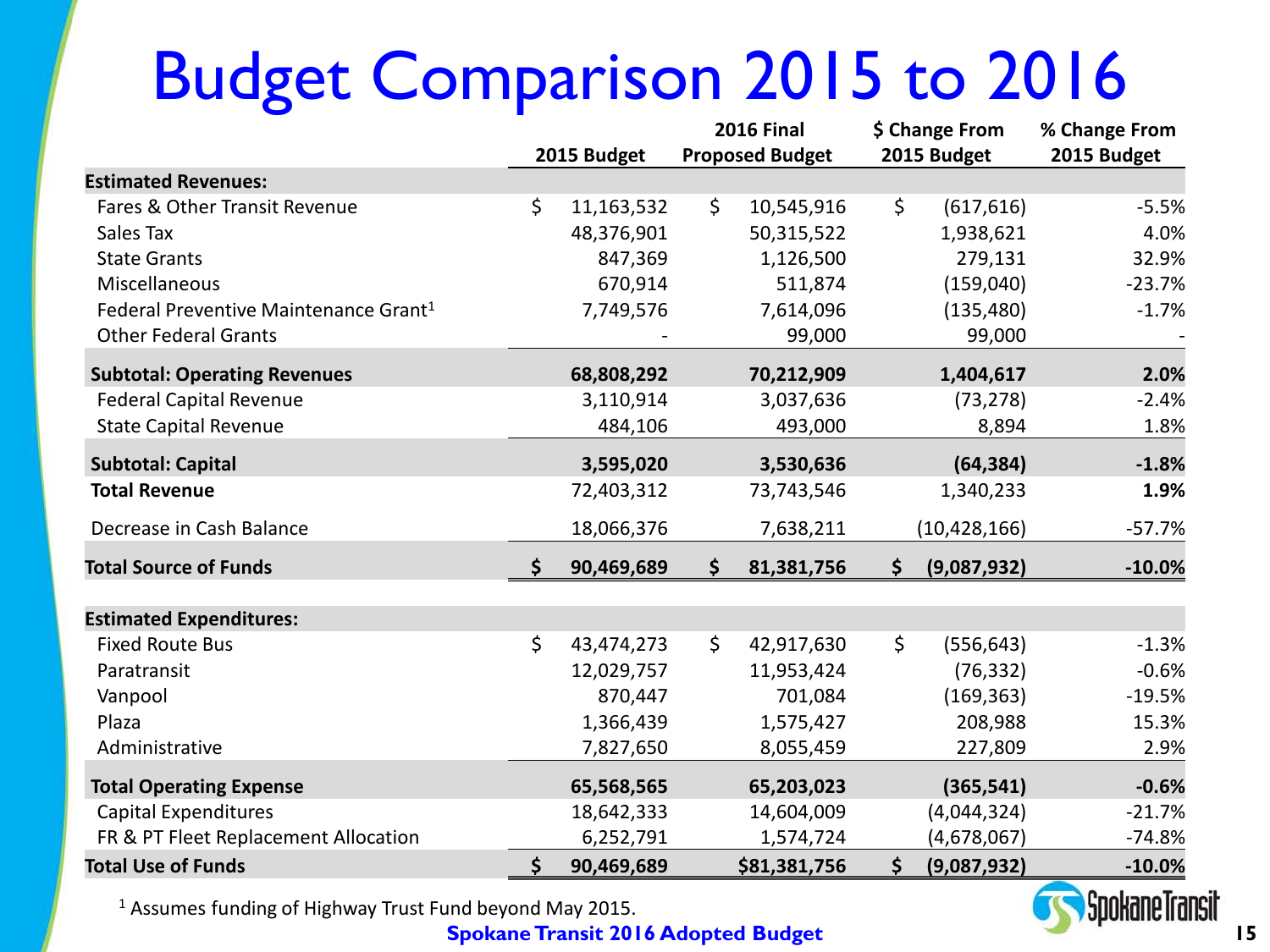

#### \$70,212,909

(1) Above amounts exclude grants used for capital projects.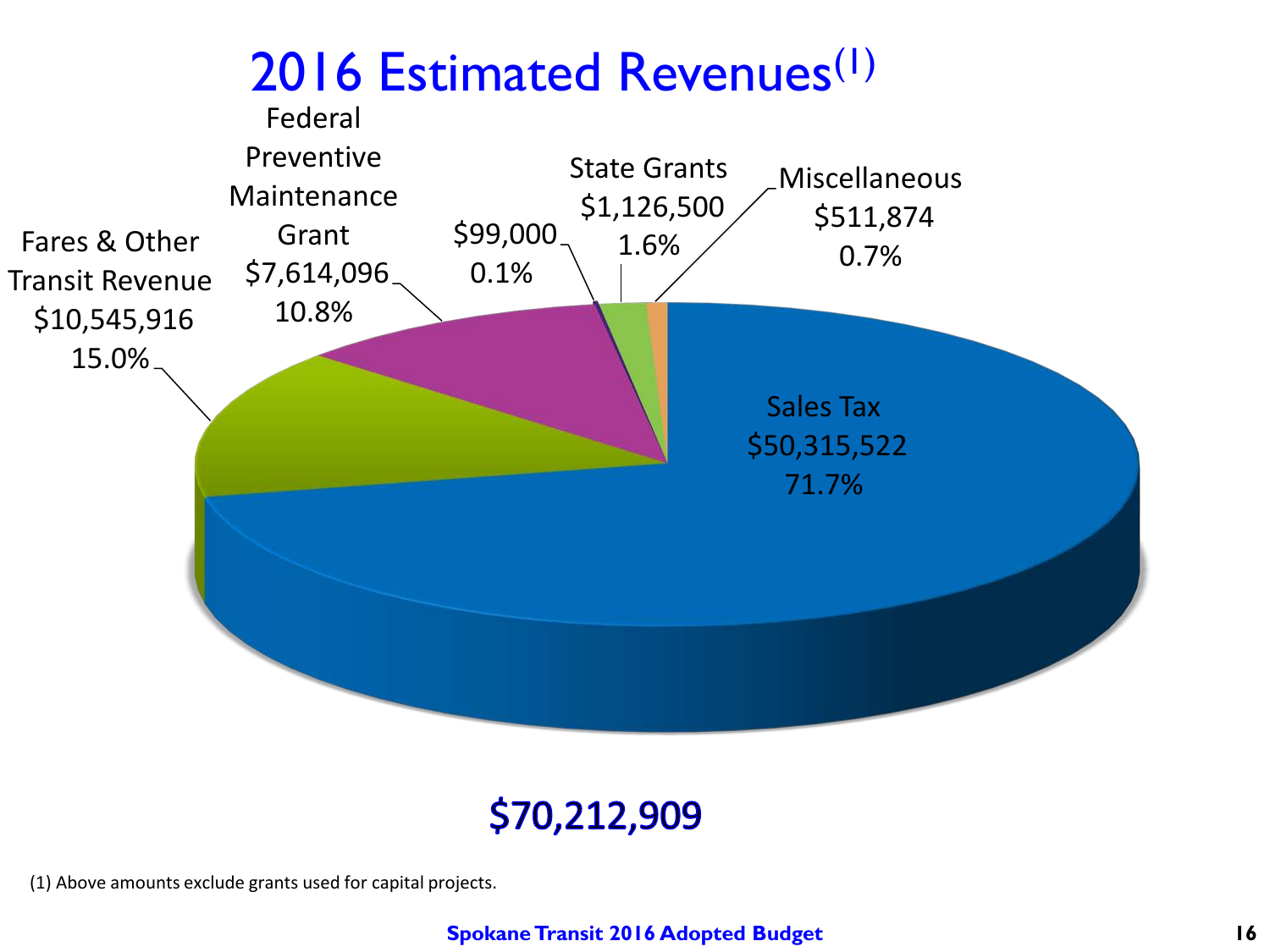### 2016 Estimated Operating Expenses by Division



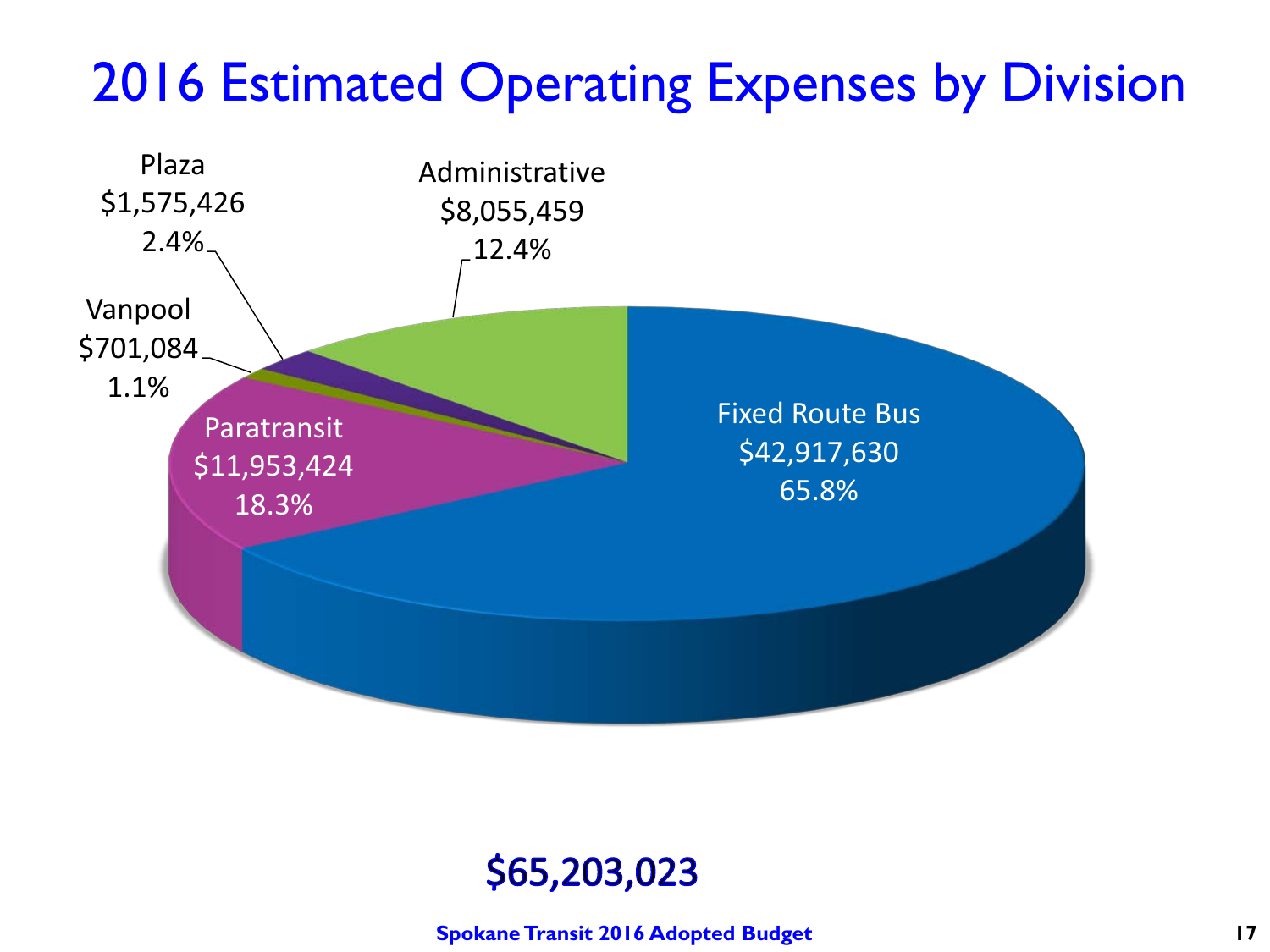### 2016 Estimated Operating Expenses by Object



#### \$65,203,023

**NOTE: As required by federal accounting standards, "labor" includes wages for work time only. "Benefits" includes wages for paid time off. "Materials" include fuel costs. "Services" include contracted transportation, legal, etc.**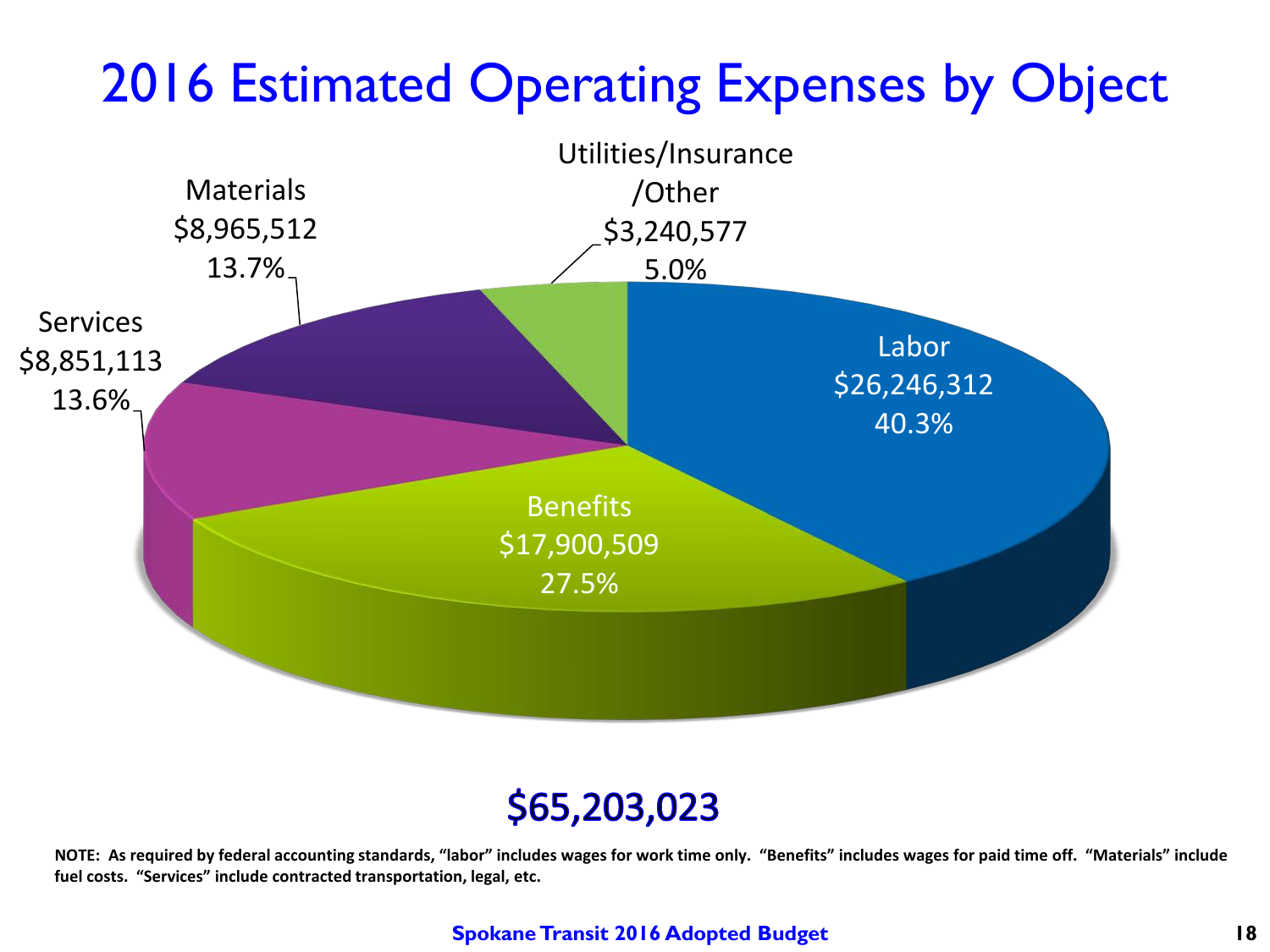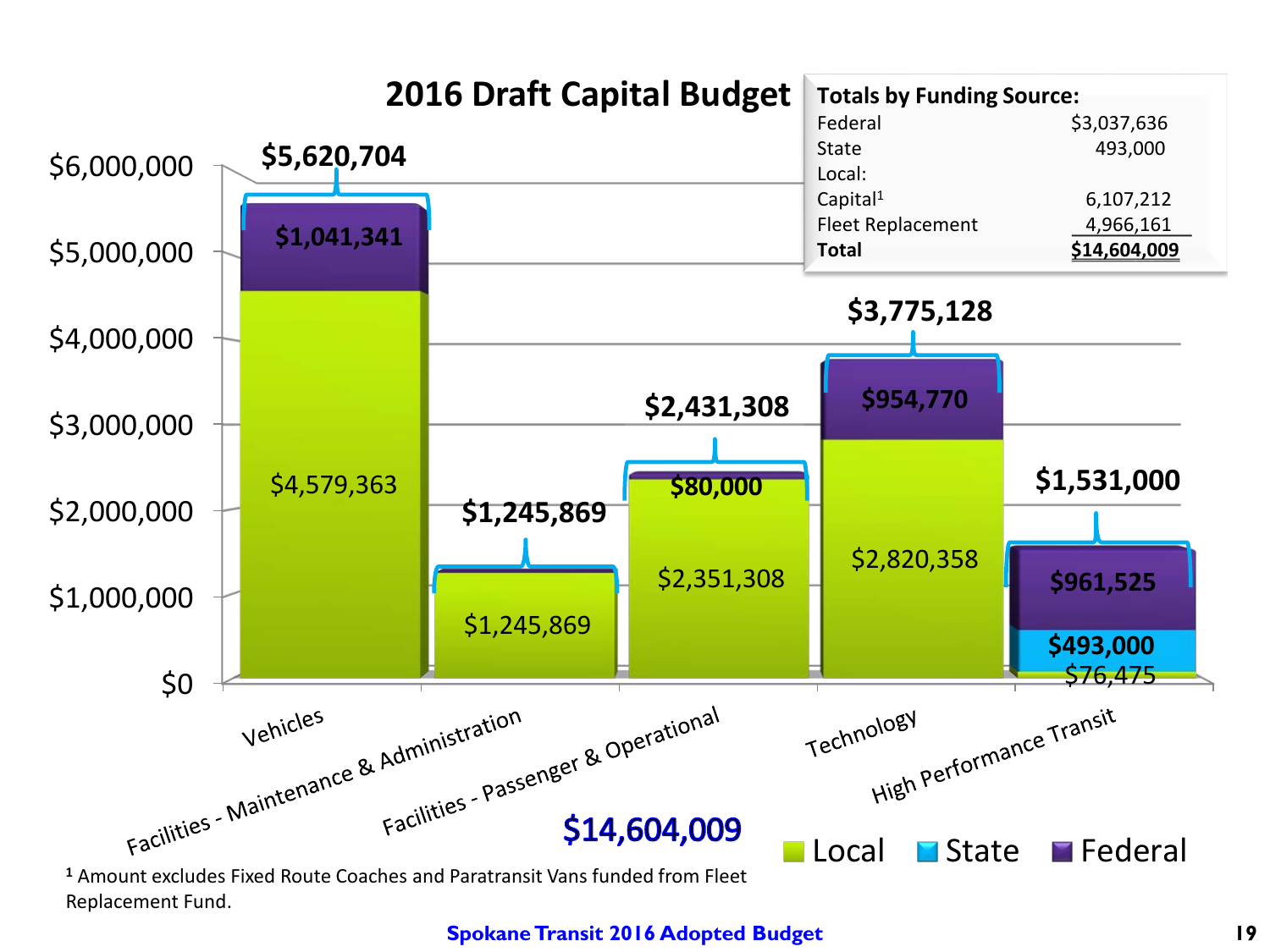# 2016 Cash and Reserve Analysis

|                                                     | <b>2016 Final</b>      |
|-----------------------------------------------------|------------------------|
|                                                     | <b>Proposed Budget</b> |
| <b>OPERATING ACTIVITIES</b>                         |                        |
| Revenue (excluding capital grants)                  | \$70,212,909           |
| <b>Operating Expense</b>                            | (65,203,023)           |
| <b>Revenue Over / (Under) Operating Expenses</b>    | \$5,009,886            |
| <b>CAPITAL ACTIVITIES (Local Funds)</b>             |                        |
| Purchase of Property, Plant, and Equipment          | (11, 073, 373)         |
| FR & PT Fleet Replacement Allocation                | (1,574,724)            |
| <b>Total Local Cash Used for Capital Activities</b> | (12, 648, 097)         |
| <b>NET DECREASE IN CASH</b>                         | (7,638,211)            |
| CASH (Projected beginning 2016)                     | 45,702,522             |
| <b>CASH</b> (Projected ending 2016)                 | 38,064,311             |
| <b>BOARD DESIGNATED RESERVES</b>                    |                        |
| Operating Reserve (15% of Operating Expenses)       | (9,780,453)            |
| <b>Risk Reserve</b>                                 | (5,500,000)            |
| <b>Right of Way Acquisition Reserve</b>             | (4,950,000)            |
|                                                     | (20, 230, 453)         |

**2016 Estimated End of Year Cash Balance After Reserves 17,833,858**